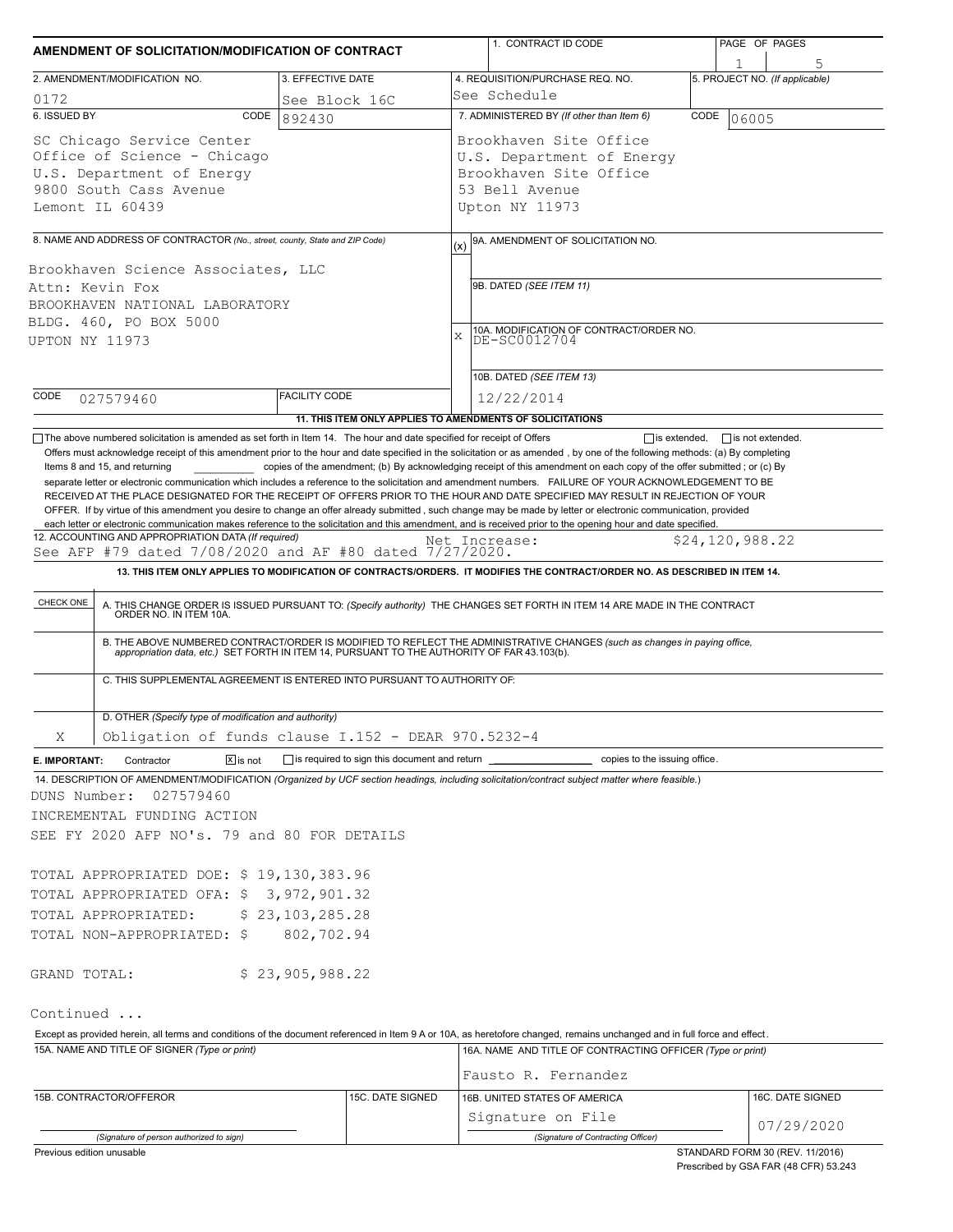**CONTINUATION SHEET** DE-SC0012704/0172 2 3 REFERENCE NO. OF DOCUMENT BEING CONTINUED **AGE ACCUMENT ACCUMENT OF A CONTINUED** 

NAME OF OFFEROR OR CONTRACTOR

| ITEM NO. | SUPPLIES/SERVICES                                                           | QUANTITY UNIT |     | <b>UNIT PRICE</b> | <b>AMOUNT</b> |
|----------|-----------------------------------------------------------------------------|---------------|-----|-------------------|---------------|
| (A)      | (B)                                                                         | (C)           | (D) | (E)               | (F)           |
|          | COVID-19 FUNDS:                                                             |               |     |                   |               |
|          | \$215,000.00                                                                |               |     |                   |               |
|          | GRAND TOTAL PLUS COVID-19 FUNDS: \$24,120,988.22                            |               |     |                   |               |
|          |                                                                             |               |     |                   |               |
|          | INFORMATION LISTED BELOW IS AUTO-GENERATED<br>CONTENT BY STRIPES.           |               |     |                   |               |
|          | LIST OF CHANGES:                                                            |               |     |                   |               |
|          |                                                                             |               |     |                   |               |
|          | Reason for Modification: Funding Only Action                                |               |     |                   |               |
|          | Total Amount for this Modification: \$24,120,988.22                         |               |     |                   |               |
|          | New Total Amount for this Version:                                          |               |     |                   |               |
|          | \$3,843,848,212.36                                                          |               |     |                   |               |
|          | New Total Amount for this Award: \$3,843,848,212.36                         |               |     |                   |               |
|          | Obligated Amount for this Modification:<br>\$24,120,988.22                  |               |     |                   |               |
|          | New Total Obligated Amount for this Award:                                  |               |     |                   |               |
|          | \$3,843,848,212.36                                                          |               |     |                   |               |
|          |                                                                             |               |     |                   |               |
|          | New Issuing Address:                                                        |               |     |                   |               |
|          | SC Chicago Service Center                                                   |               |     |                   |               |
|          | Office of Science - Chicago                                                 |               |     |                   |               |
|          | U.S. Department of Energy<br>9800 South Cass Avenue                         |               |     |                   |               |
|          | Lemont IL 60439                                                             |               |     |                   |               |
|          |                                                                             |               |     |                   |               |
|          | CHANGES FOR LINE ITEM NUMBER: 1                                             |               |     |                   |               |
|          | Description changed from COVID-19 AND REGULAR                               |               |     |                   |               |
|          | PROGRAM FUNDING FOR THE PERFORMANCE-BASED                                   |               |     |                   |               |
|          | CONTRACT FOR MANAGEMENT AND OPERATION OF<br>BROOKHAVEN NATIONAL LABORATORY. |               |     |                   |               |
|          |                                                                             |               |     |                   |               |
|          | COVID FUNDS:                                                                |               |     |                   |               |
|          | \$215,000.00                                                                |               |     |                   |               |
|          |                                                                             |               |     |                   |               |
|          | Total Amount changed from \$3,819,727,224.14 to                             |               |     |                   |               |
|          | \$3,843,848,212.36<br>Obligated Amount for this Modification:               |               |     |                   |               |
|          | \$24,120,988.22                                                             |               |     |                   |               |
|          |                                                                             |               |     |                   |               |
|          | CHANGES FOR DELIVERY LOCATION: 06005                                        |               |     |                   |               |
|          | Amount changed from \$3,819,727,224.14 to                                   |               |     |                   |               |
|          | \$3,843,848,212.36                                                          |               |     |                   |               |
|          | NEW ACCOUNTING CODE ADDED:                                                  |               |     |                   |               |
|          | Account code:                                                               |               |     |                   |               |
|          | See AFP 07/08/2020 located at BHSO [Appropriated]                           |               |     |                   |               |
|          | Fund 00000                                                                  |               |     |                   |               |
|          | Appr Year 0000                                                              |               |     |                   |               |
|          | Allottee 00                                                                 |               |     |                   |               |
|          | Continued                                                                   |               |     |                   |               |
|          |                                                                             |               |     |                   |               |
|          |                                                                             |               |     |                   |               |
|          |                                                                             |               |     |                   |               |
|          |                                                                             |               |     |                   |               |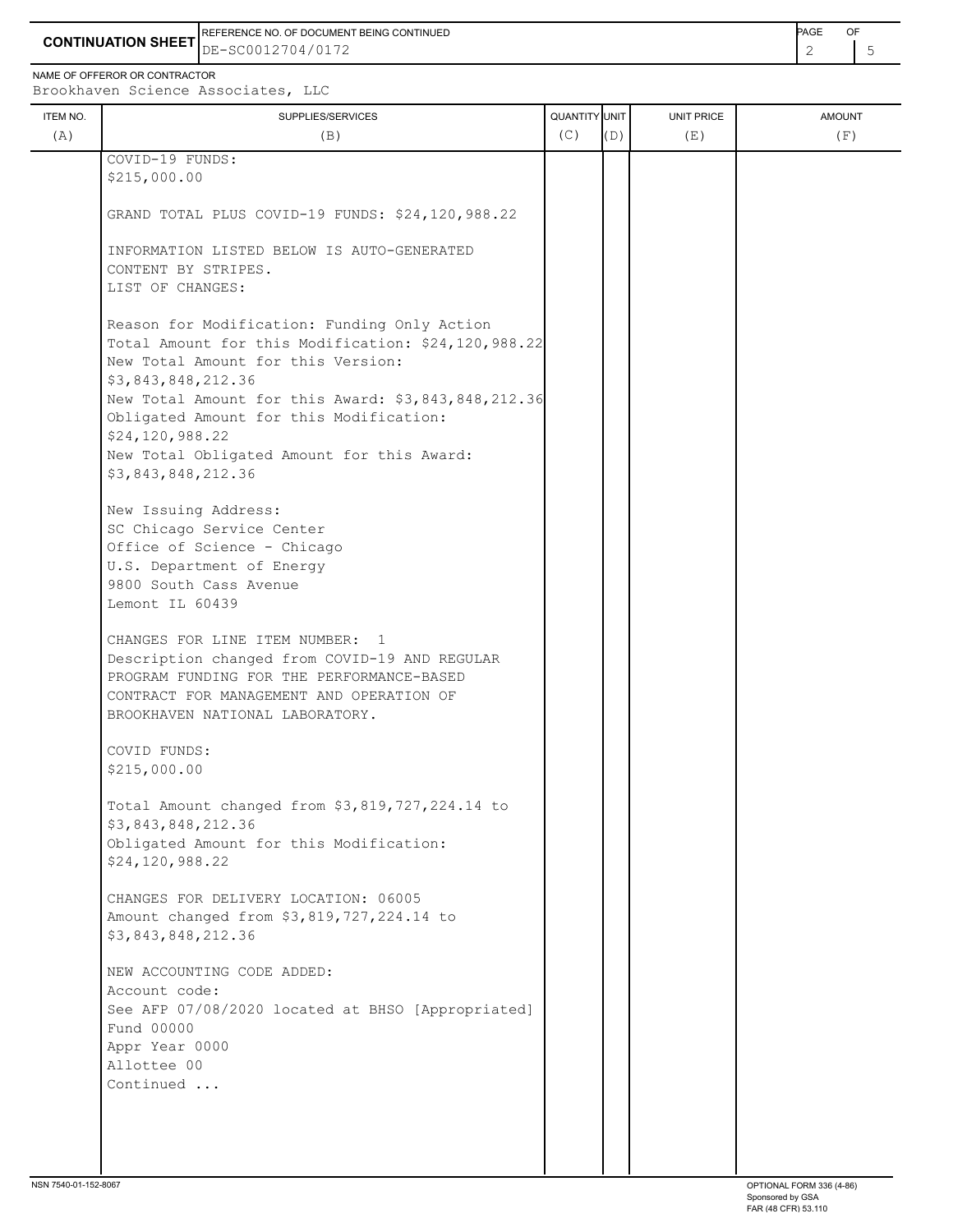**CONTINUATION SHEET** DE-SC0012704/0172 3 3 3 REFERENCE NO. OF DOCUMENT BEING CONTINUED **A CONTINUED PAGE OF PAGE OF PAGE OF PAGE** 

NAME OF OFFEROR OR CONTRACTOR

## ITEM NO. ┃ SUPPLIES/SERVICES UNIT PRICE AMOUNT Brookhaven Science Associates, LLC (A)  $(B)$  (B)  $(C)$   $(D)$  (E)  $(E)$  (F) Reporting Entity 000000 Object Class 00000 Program 0000000 Project 0000000 WFO 0000000 Local Use 0000000 Quantity: 0 Amount: \$215,000.00 Percent: .00559 Subject To Funding: N Payment Address: Payment - Direct Payment from U.S. Dept of Treasury NEW ACCOUNTING CODE ADDED: Account code: See AFP dated 07-27-2020 located at BHSO Fund 00000 Appr Year 0000 Allottee 00 Reporting Entity 000000 Object Class 00000 Program 0000000 Project 0000000 WFO 0000000 Local Use 0000000 Quantity: 0 Amount: \$3,972,901.32 Percent: .10336 Subject To Funding: N Payment Address: Payment - Direct Payment from U.S. Dept of Treasury NEW ACCOUNTING CODE ADDED: Account code: See AFP dated 07-27-2020 located at BHSO. [Non-Appropriated] Fund 00000 Appr Year 0000 Allottee 00 Reporting Entity 000000 Object Class 00000 Program 0000000 Project 0000000 WFO 0000000 Local Use 0000000 Quantity: 0 Continued ...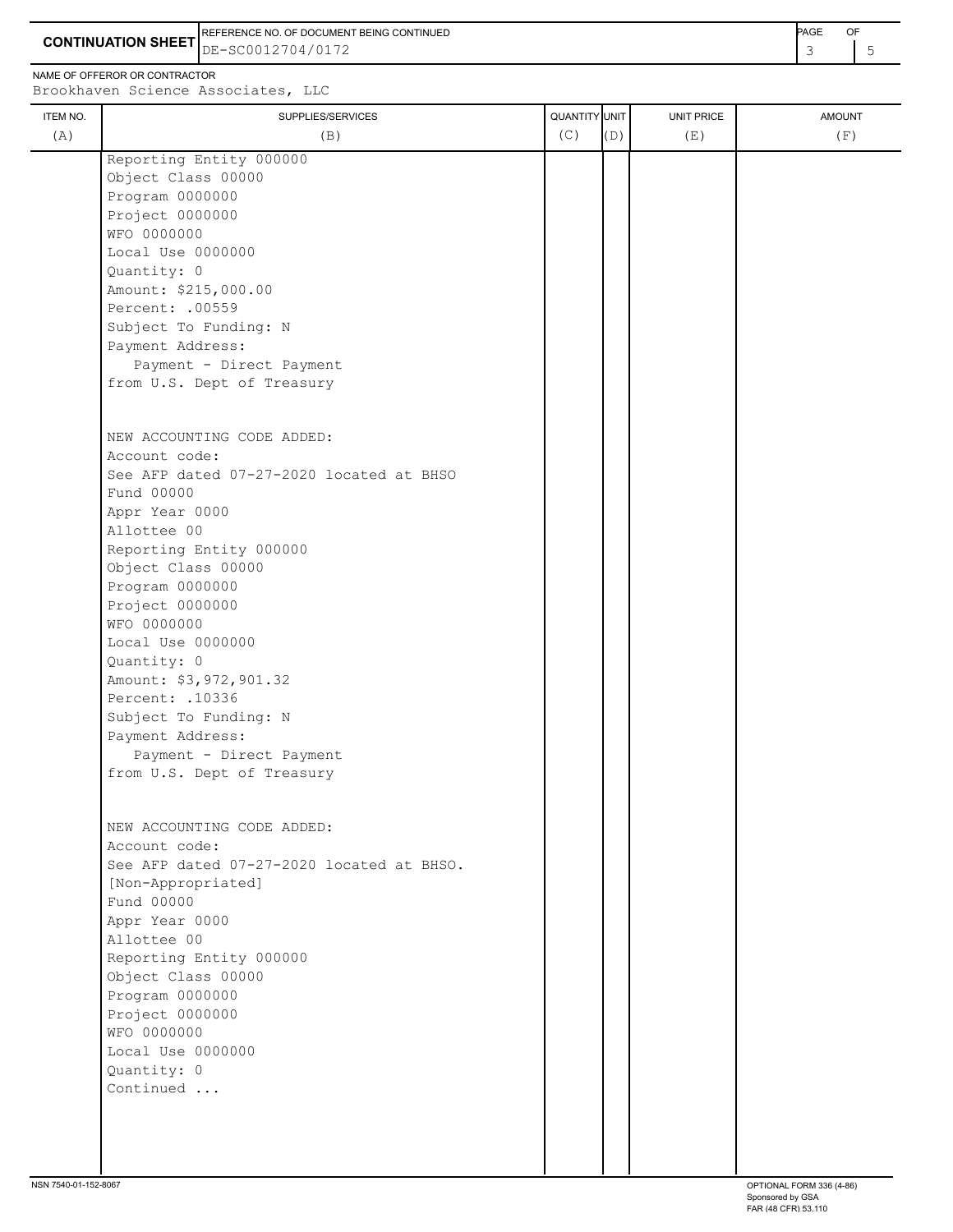4 5 **CONTINUATION SHEET** DE-SC0012704/0172 REFERENCE NO. OF DOCUMENT BEING CONTINUED **A CONTINUED PAGE OF PAGE OF PAGE OF PAGE** 

NAME OF OFFEROR OR CONTRACTOR

ITEM NO. ┃ SUPPLIES/SERVICES UNIT PRICE AMOUNT Brookhaven Science Associates, LLC (A)  $(B)$  (B)  $(C)$   $(D)$  (E)  $(E)$  (F) Amount: \$802,702.94 Percent: .02088 Subject To Funding: N Payment Address: Payment - Direct Payment from U.S. Dept of Treasury NEW ACCOUNTING CODE ADDED: Account code: See AFP dated 07-27-2020 located at BHSO [Appropriated] Fund 00000 Appr Year 0000 Allottee 00 Reporting Entity 000000 Object Class 00000 Program 0000000 Project 0000000 WFO 0000000 Local Use 0000000 Quantity: 0 Amount: \$19,130,383.96 Percent: .49769 Subject To Funding: N Payment Address: Payment - Direct Payment from U.S. Dept of Treasury Payment: Payment - Direct Payment from U.S. Dept of Treasury Period of Performance: 01/05/2015 to 01/04/2025 Change Item 00001 to read as follows(amount shown is the total amount): COVID FUNDS: AFP #79 - \$215,000.00 00001 COVID-19 AND REGULAR PROGRAM FUNDING FOR THE  $\vert$  | | 3,843,848,212.36 PERFORMANCE-BASED CONTRACT FOR MANAGEMENT AND OPERATION OF BROOKHAVEN NATIONAL LABORATORY. COVID FUNDS: \$215,000.00 Requisition No: 15SC000589, 15SC000669, Continued ...